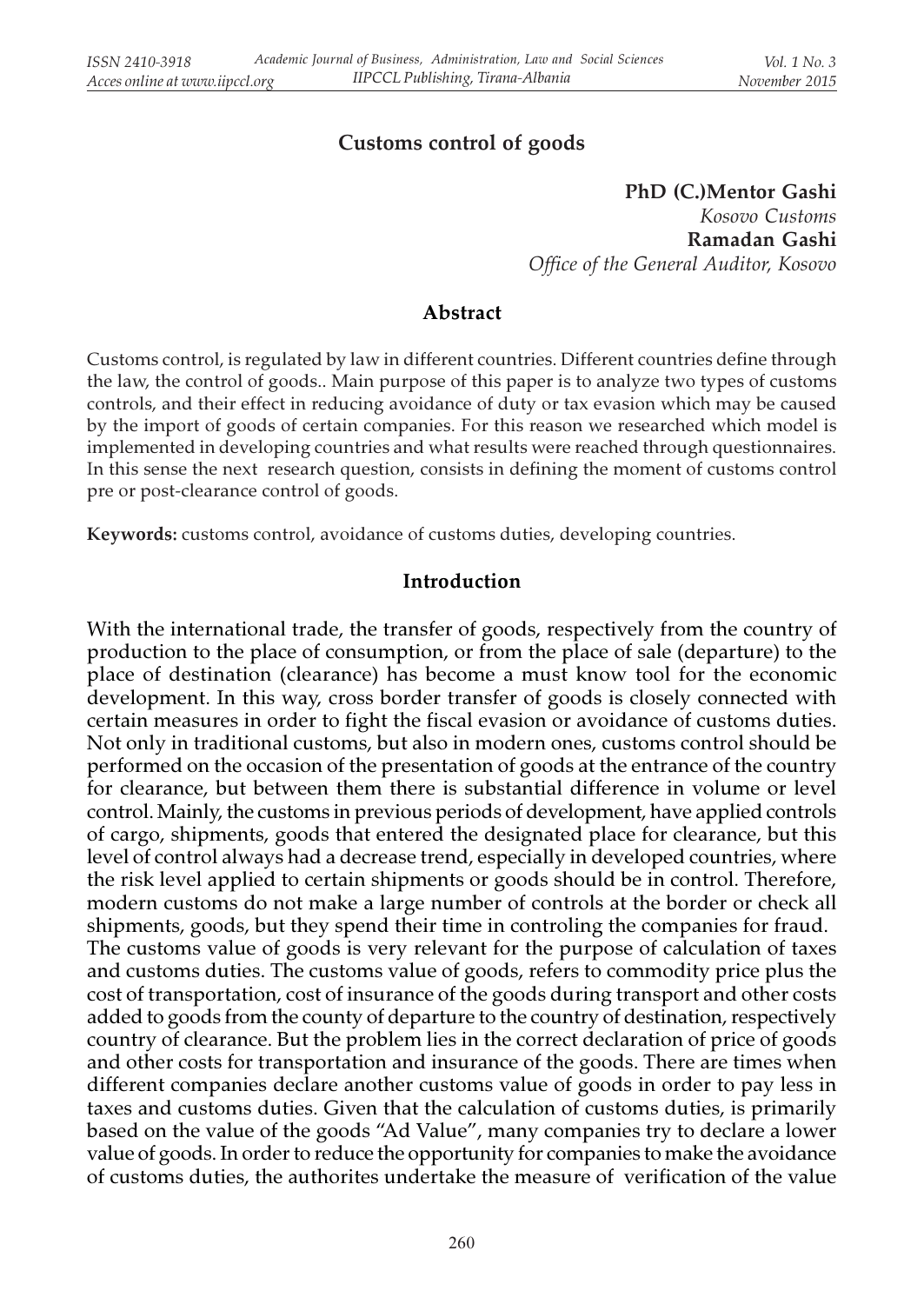and if the value declared does not provide the level of reliability, then customs make a revaluation of goods. The revaluation is based on six evaluation methods that are regulated by WCO and provide with customs legislation of the relevant country.

## Control of the quantity of goods

Control of quantity of goods, is also a relevant element which enables the reduction of fraud. Companies are oriented in declaring less quantity of goods in order to pay less customs duty. Therefore, based on the level of risk, selected companies that are suspected of not declaring the quantity of goods are verified by officials of the customs authority.

In this sense, the origin of goods is another element that causes the customs duty evasion from some companies. Mainly, evasion of customs duties may be caused in those cases where dealing with goods being declared for clearance, originating from a country in agreements on preferential rates for goods originating from that country, but in fact the same goods are not from that country but declared as goods originating from that preferential country, with the aim of profiting lower customs rates. Therefore, considering the companies that make the clearance of goods, those goods are from third countries or from countries that do not benefit preferential rates of clearance and in this case can also receive falsified certificates of origin of that product.

Another element that is important in the calculation of customs duties, also in the possibility of avoiding customs by the company are : Terms of delivery of goods - Incoterms. We have already mentioned that in order for the customs to value the goods in order to be applied for the calculation of customs duties in addition to the price of goods. Therefore, the companies that have to order to avoid customs duties, use this element to reduce the value of goods. The way of reduction through this element is connected with transport costs, insurance costs, costs of loading/unloading and other operating expenses during the implementation of the logistical arrangements. Based on Incoterms, the carrier (pays) the purchaser of the goods, then it should be added the price of goods, while if these costs were covered by the seller of goods there should be ways to declare that all costs operating for the transfer of goods from the place of departure to the place of destination shall be borne by the consignor/exporter (seller) of goods.

According to UNCTAD, post clearance audit means: "customs control based on auditing" which is performed after the customs clearance of goods, respectively after the free release of goods.The purpose of this audit is to verify the accuracy and veracity of the statements, including the analysis of data, commercial system, data and trading bookeeping. Post-clearance controls provides benefits on both sides, as well as for trade community and for customs authority. Benefits that have customs controls after imports are because helps protect revenue, respectively avoidances of customs duties, detect and prevent fraud, increase the efficiency of customs control at trader. But for the commercial community, post-import control, helps in speeding up the clearance of goods at import, in this way reducing long waiting times at the borders, ports, airports or inland customs terminals. Elements of risk for evasion of customs duties or customs fraud are the same, but they are differently interpreted, in some countries there are those that are controled in the moment of the clearance of goods,